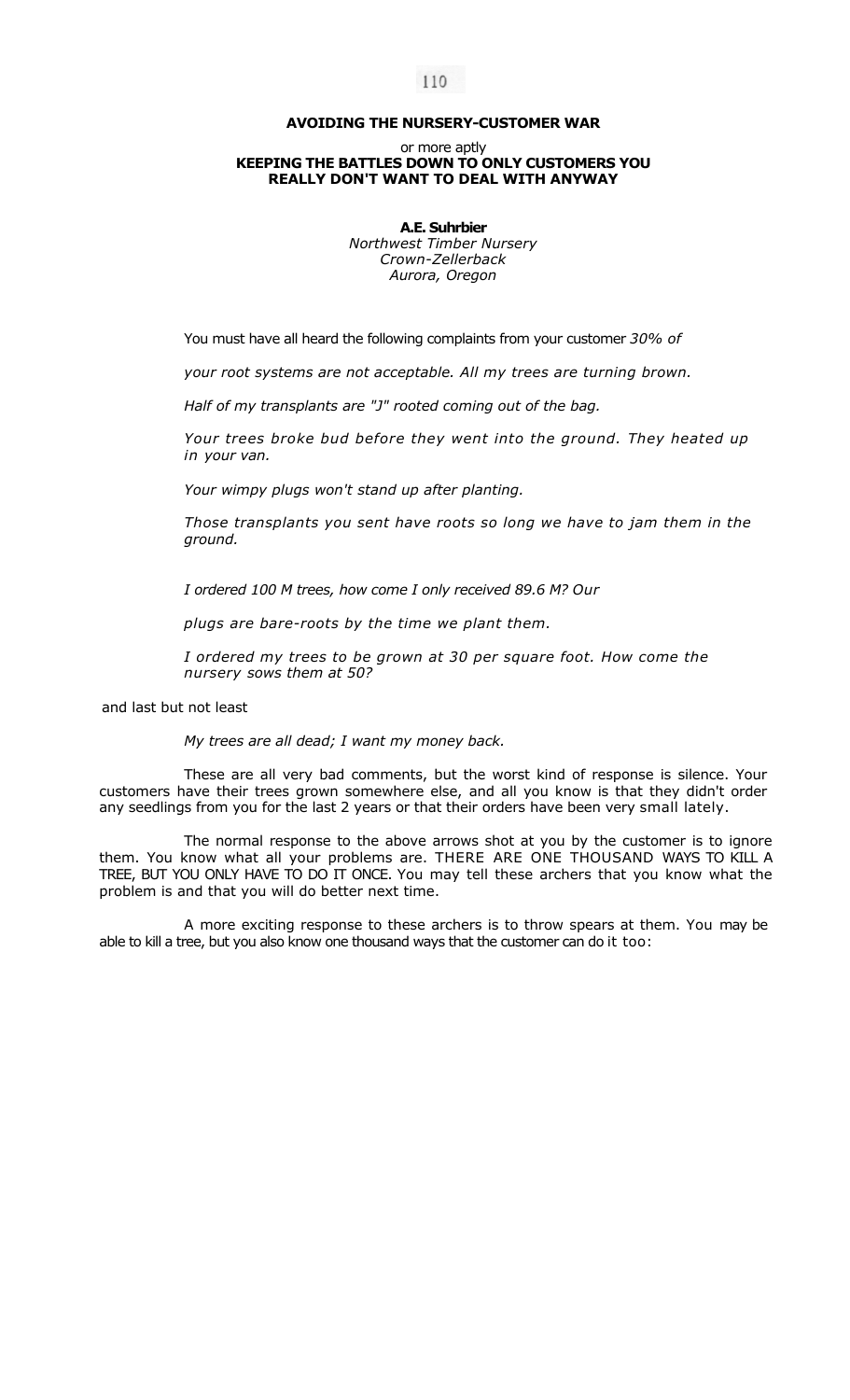$111$ 

Tearing the seedlings out of their wrapping.

Storing and transporting the seedlings in the elements.

Packing bags too tight.

Death stomping the seedlings after planting.

Ripping off excess roots.

"J" rooting.

Planting in rotten wood.

Planting in wet spots.

Planting too deep.

Planting too shallow.

I recently was at a nurserymen's meeting that included a field trip. At one of the stops, the area forester paused at an 8-month-old plantation that did not look too good. His trees, which should be Douglas-fir, looked like yellow fir or red fir. Twenty nurserymen, more aptly called "Defenders of the Faith", poured out of the bus and proceeded to find the causes.

Here is one planted too deep.

I found one planted too shallow.

See that scar on the side of that tree, that's from the deadly Death Stomp.

I still wonder what that forester was thinking as he watched us conclude within 50 feet of the road on that steep, rocky, west slope that it was all his fault.

Here we are, locked in deadly combat with our customers, and we probably don't even know it. Can it be avoided? I think it can, but it really hurts. To avoid conflict, someone at your nursery will have to suffer severe withdrawal pains. For 2 to 5 days a month, someone will have to give up the one thing he really needs:

His desk.

His job.

His crew.

You may feel that the above items need you, but I think that sometimes we need them even more. You should do this withdrawal during a time when you feel you really cannot. The best time for this withdrawal will probably be during your lifting or sowing season. Impossible! No way! I have heard these words from myself, but it can be done with some surprising results.

First, schedule well in advance the days that you will be gone. Think of your withdrawal days as a vacation. We all know how well we work just before vacation. We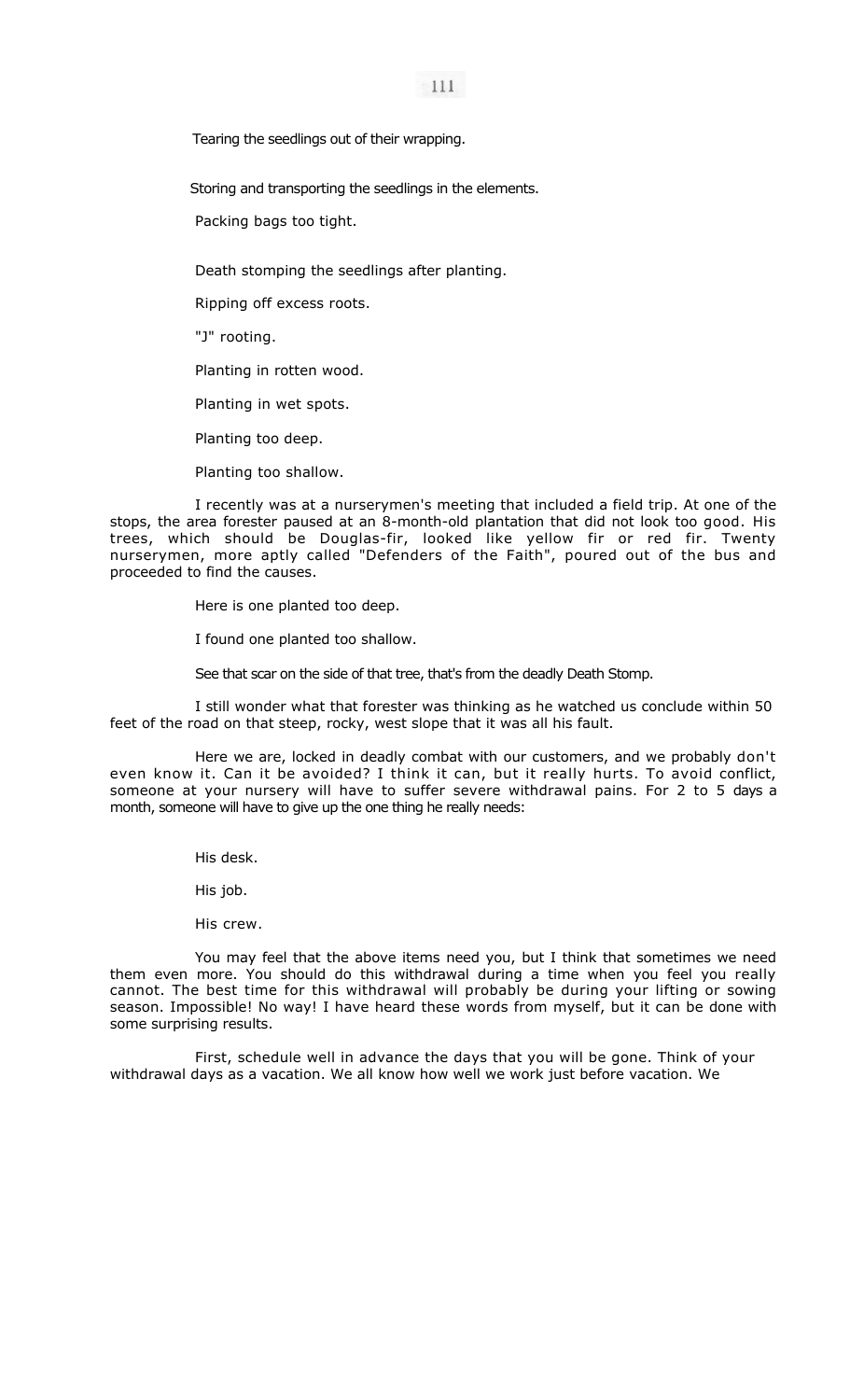become more efficient, and that work that has been piling up either isn't needed any more and is thrown in the garbage or you get it done.

Second, find the number two person on your crew and put him in charge for the days you will be gone. There is a real danger here. It is the danger we fear the most. While you are gone your crew will set production records, and when you get back they will be so tired they will only work for you at three-quarter speed.

Now that we have scheduled our withdrawal, what do we do? We go out to the planting site and stand by proudly as they plant your super trees. The first thing you will notice is that your trees don't look as big in the brush as they did on the packing line. You will mumble to yourself that those borderline trees that were packed to reach your quota really shouldn't be here. Those big luscious root systems are not much good when they cannot be planted properly. This is quite humbling, but it is necessary.

Talk over with the local forester the problems you both have and discuss solutions. Now you have a feel for the forester's problems, and you can let the forester know some of the nursery's. Discuss planting techniques that you feel need correcting. You will get better with this as you visit more sites. Each forester and crew has strong points and weak areas. They are usually not the same. Pass on information you have gathered from your previous visits.

The main thing is to show an interest. Look at the trees as they are planted and again a month or two later. Your return visit to the planting site will probably be a first for the forester. If the trees are in poor shape now, it will be the result of poor planting, storage, or growing and not the standard reason of drought. The forester is more likely to remember a recent frost now than in a year's time. Between the two of you the problem may be identified and hopefully corrected the following year.

Now I would like to answer those complaints I told you about earlier. Someone from the nursery went to the planting sites within a week of the call or on a regularly scheduled visit.

Thirty percent of the root systems were not acceptable on one lot out of five. It was also a small lot that was associated with poor seed.

Some of the trees were brown and were the result of a van freezing at the nursery. Also I discovered a root system problem in the field that related to poor quality control at the nursery.

Some of the trees did break bud, but not from poor storage. The lot number with the problem was lifted late.

The root systems were too long and needed better pruning.

We try to explain that falldown in the nursery is similar to field survival.

Some of the plugs were bare-root, but after they were growing for a year the survival was good. We did find that the inspector was paying the contractor for planting trees they were throwing away. Also the crew was stealing and reselling 1000-3000 trees a day.

The trees did die because of a grass killer that works well with bare-root but kills plug seedlings.